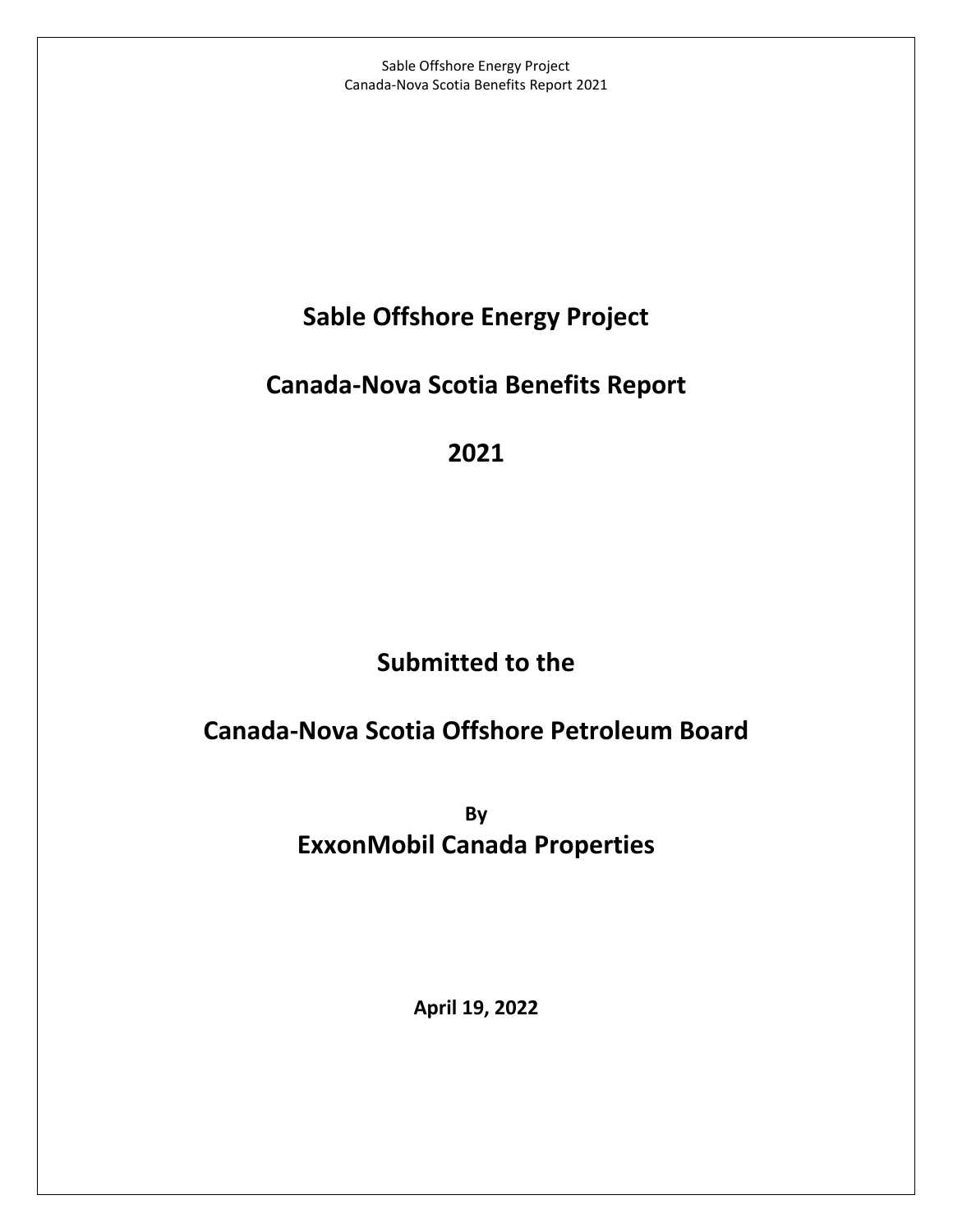# Sable Offshore Energy Project<br>Canada-Nova Scotia Benefits Report 2021

## **Table of Contents**

| 1.0 |  |  |  |  |
|-----|--|--|--|--|
| 2.0 |  |  |  |  |
| 3.0 |  |  |  |  |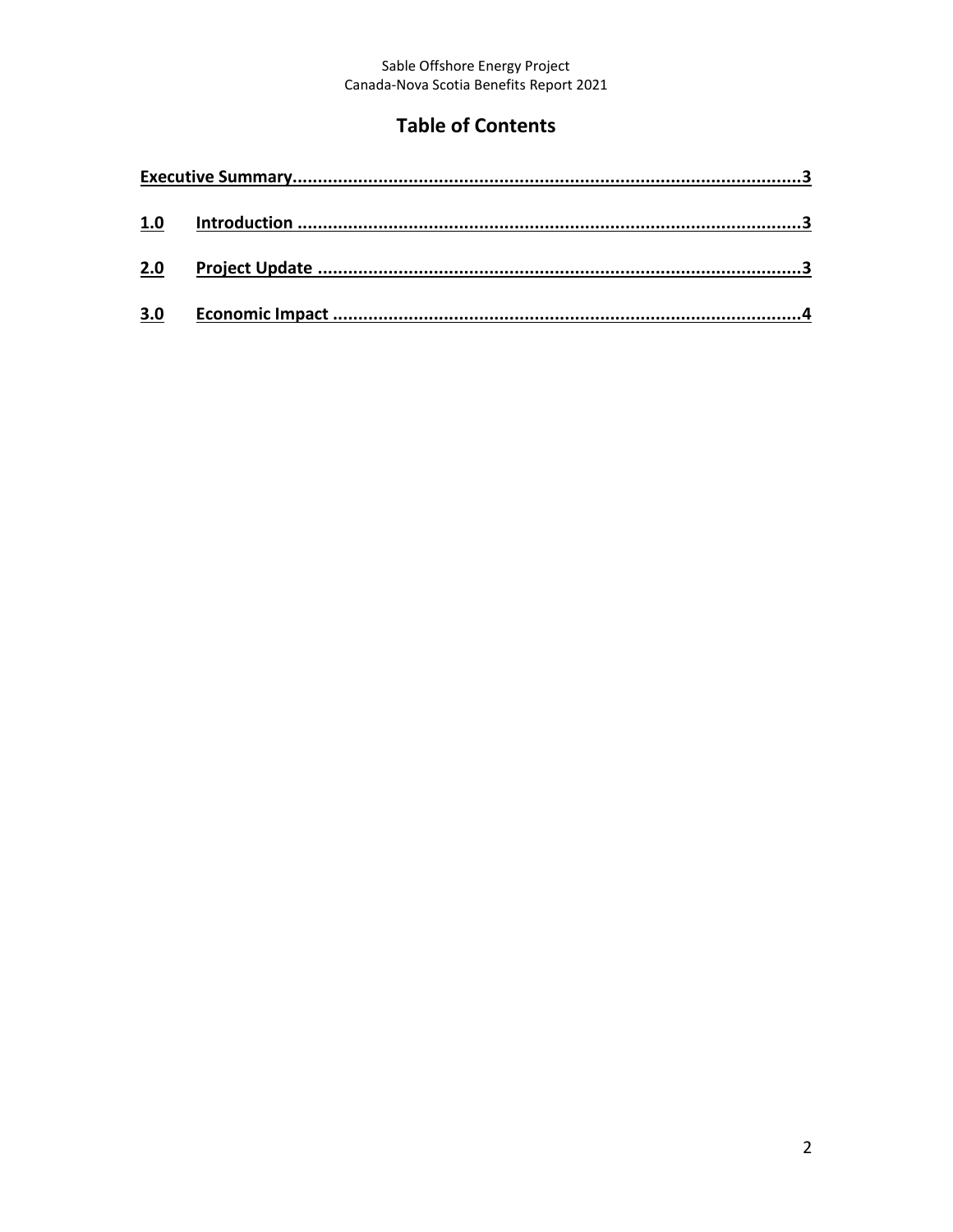#### <span id="page-2-0"></span>**Executive Summary**

The 2021 Sable Offshore Energy Project (SOEP) Canada - Nova Scotia Benefits Report is submitted to the Canada Nova Scotia Offshore Petroleum Board (CNSOPB) by ExxonMobil Canada Properties (EMCP) as Operator. It is submitted in satisfaction of the requirements of the CNSOPB Benefits Plan Decision Report for the SOEP and includes information on the SOEP offshore activities for the reporting period of January 1, 2021 to December 31, 2021.

The 2021 SOEP related expenditures in Nova Scotia were \$12.5 million (M).

The Post Abandonment Monitoring Survey in accordance with approved SOEP development plan was completed in November 2021.

#### <span id="page-2-1"></span>**1.0 Introduction**

The 2021 SOEP Canada-Nova Scotia Benefits Report includes the economic impact data arising from the SOEP decommissioning activities conducted in 2021 under the CNSOPB jurisdiction. It is submitted to the CNSOPB by ExxonMobil Canada Properties (EMCP), the SOEP Operator.

## <span id="page-2-2"></span>**2.0 Project Update**

Producing operations at the Sable Project ceased on December 31, 2018. A well plug and abandonment program, supported by the jack-up drilling rig Noble Regina Allen, was completed in December 2019. The hydrocarbon inventory was removed from the both the subsea interconnecting pipelines and the onshore natural gas liquids pipeline during 2019. The pipelines were then flushed and the subsea pipelines filled with seawater.

In May 2020 the semi-submersible crane vessel (SSCV) Thialf was mobilized to the Sable field to complete the final phase of the Sable Project – the removal of all offshore platforms and the removal or mitigation of potential commercial hazards. The work was completed in November 2020.

In July 2021 the Post Abandonment Monitoring (PAM) nearshore survey of the 26" Gathering Pipeline was completed by Horizon Maritime Ltd (Horizon). Horizon mobilized the M/V Enabler to complete the offshore component of the Post Abandonment Monitoring survey in September 2021. The PAM program was completed in November 2021.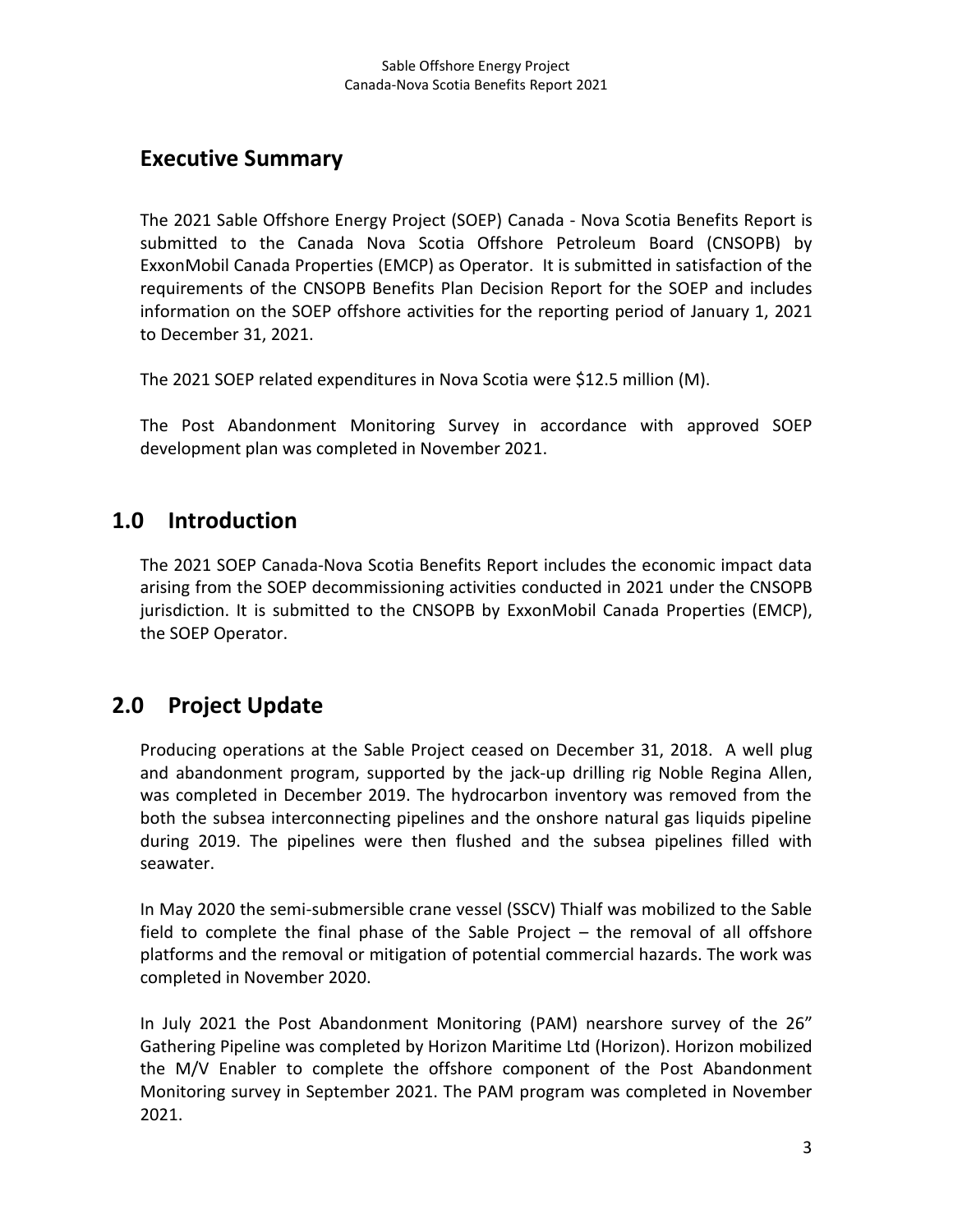All phases of the work was completed safely with no lost time incidents for employees or contractors during the year.

#### <span id="page-3-0"></span>**3.0 Economic Impact**

The Sable Project 2021 economic impact data is provided below for the following metrics:

- Project Expenditures (Table 1) and
- Project Employment Person Hours of Employment (Table 2)

Expenditures have been classified in one of three categories (Nova Scotia, Other Canadian or Foreign) based on the *Canadian General Standards Board* (CGSB) *Method,* which has been adopted by the CNSOPB for local benefits reporting purposes.

|                              | <b>2021 EXPENDITURES</b> |            |  |
|------------------------------|--------------------------|------------|--|
| <b>LOCATION</b>              | \$M                      | % of Total |  |
| <b>Nova Scotia</b>           | 12,507,611               | 66%        |  |
| <b>Other Canadian</b>        | 5,966,194                | 32%        |  |
| Foreign<br>$\qquad \qquad -$ | 356,448                  | 2%         |  |
| <b>TOTAL</b>                 | 18,830,253               |            |  |

#### **Table 1 – SOEP Expenditures (2021)**

**Table 2 – Person Hours of Employment (2021)**

|                  | <b>2021 PERSON HOURS</b> |            |  |
|------------------|--------------------------|------------|--|
| <b>RESIDENCY</b> | <b>Hours</b>             | % of Total |  |
| - Nova Scotia    | 36,789                   | 62%        |  |
| - Other Canadian | 19,320                   | 32%        |  |
| - Foreign        | 3672                     | 6%         |  |
| <b>TOTAL</b>     | 59,781                   |            |  |